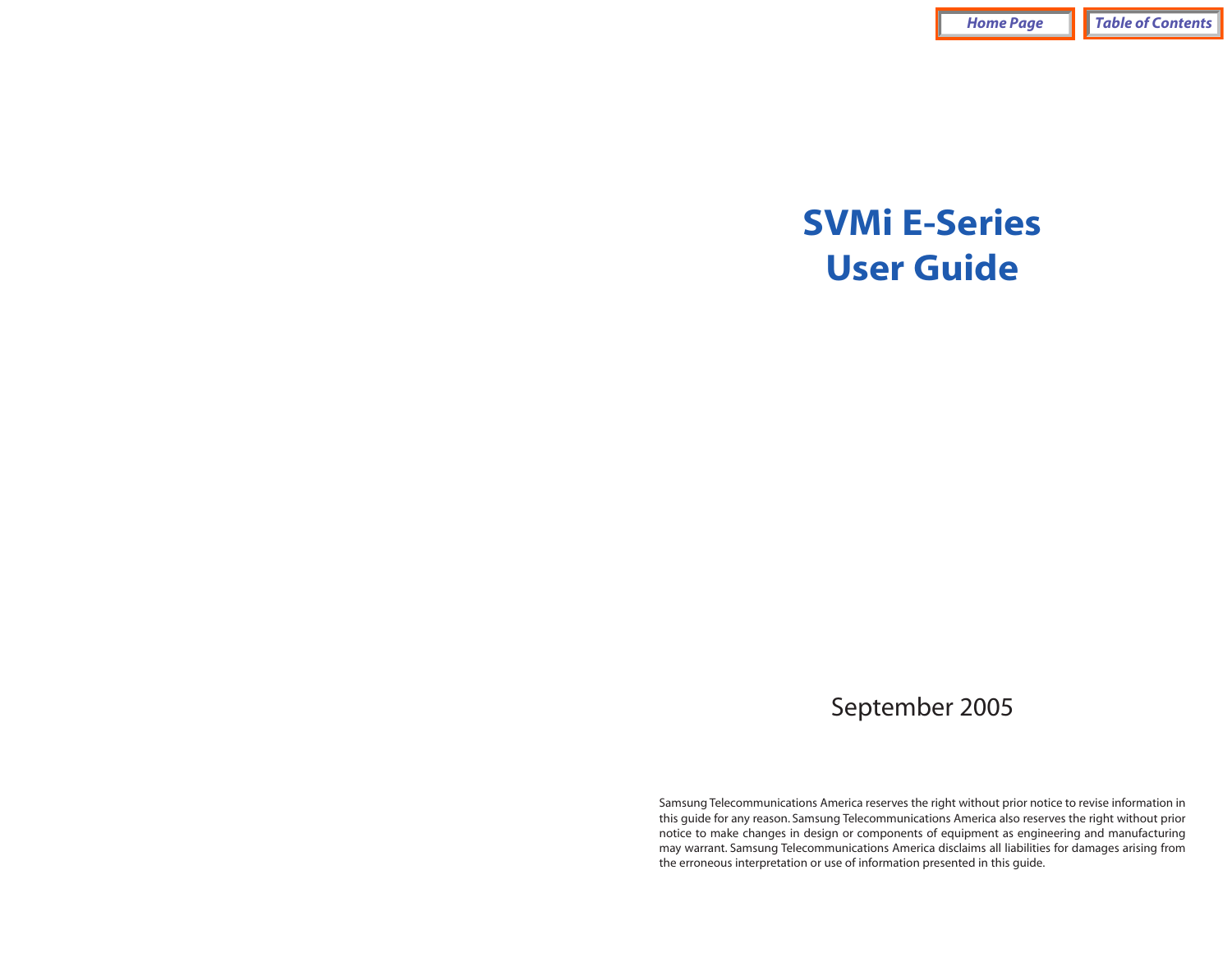# <span id="page-1-0"></span>**TABLE OF CONTENTS**

# **INTRODUCTION**

This guide describes how to setup and use the various features available to a Subscriber. A Subscriber is a person that has been authorized access to the various features and services available in the SVMi E-Series. Please review this section carefully before you use your Authorized Features and Services, known as Subscriber Services.

Voice Mail is one of the Subscriber Services available. Your voice mail box has the capability of storing private messages, and offers a number of options for sending or redirecting messages as well as provides several ways to notify you of new messages.

Another very common Subscriber Service is Access Manager.This allows you control over when and where you receive your calls as well as what to speak to your callers in the event you are unable to speak to them directly. The 'events' are referred to as "Call Conditions". No-Answer, Busy, and Blocked are the most commonly used Call Conditions.

This guide can be used by Subscribers from within the office or from telephones outside the office. The basic operation is the same, but the access method will be different. [See the SVMi E-Series Subscriber Services Menu Diagram for more](#page-2-0) details.

Note that some features and prompts detailed here may not be available to all Subscribers. See your System Administrator if you have questions about feature availability.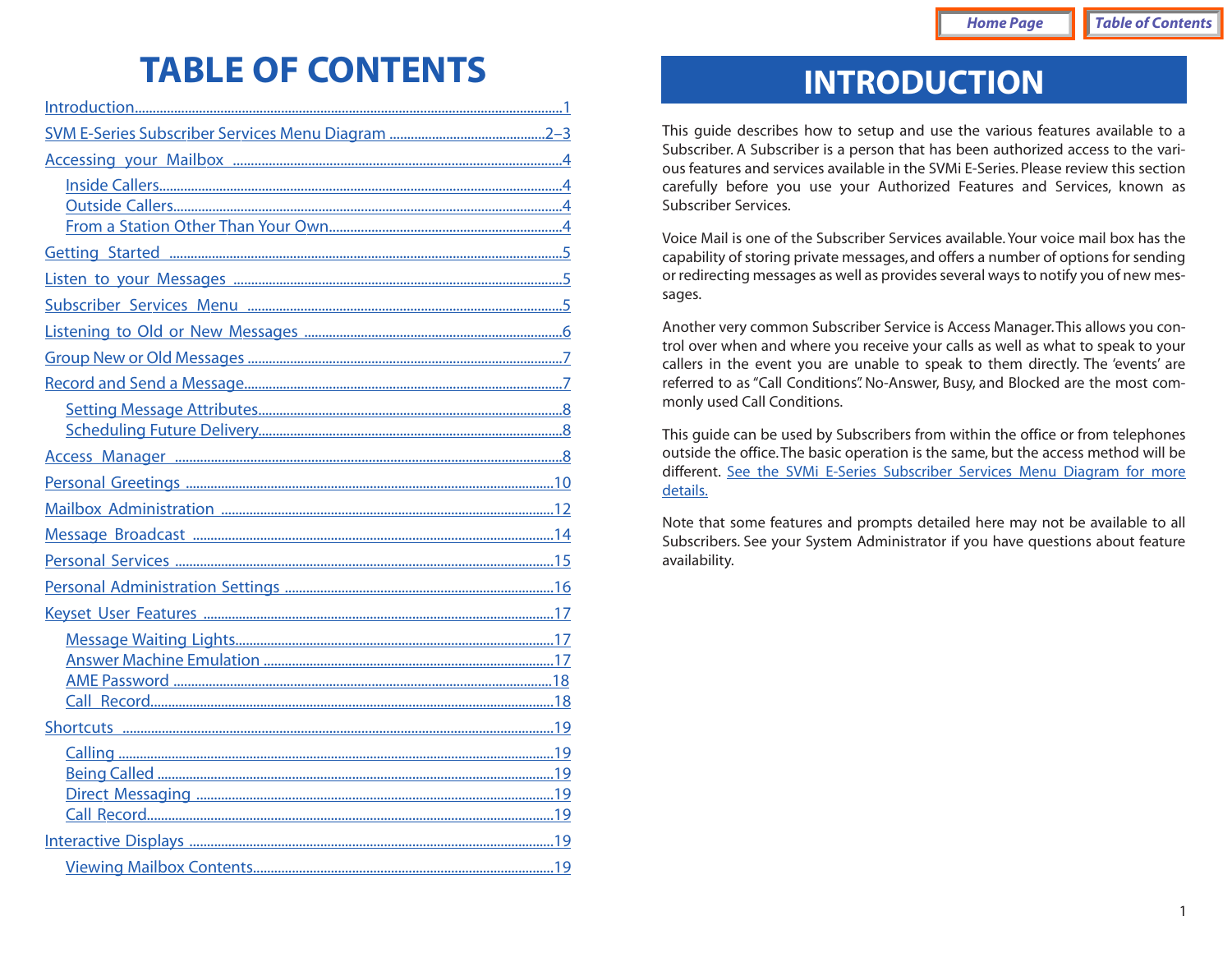# <span id="page-2-0"></span>**SVMi E-Series Subscriber Services Menu**



NOTE: All options shown MAY NOT be authorized. If an option is not available please speak to your system administrator.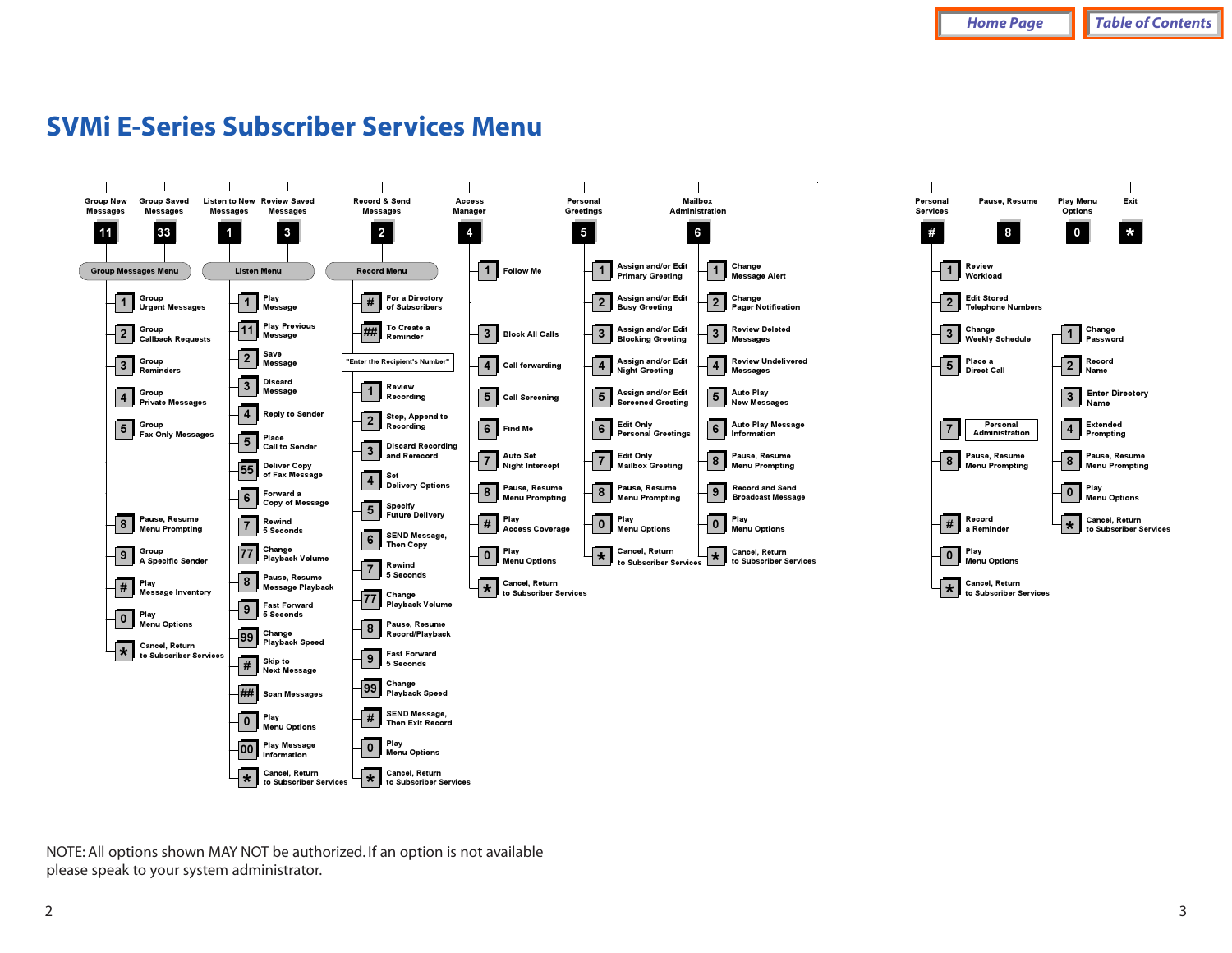# <span id="page-3-1"></span><span id="page-3-0"></span>**ACCESSING YOUR MAILBOX**

### *[Also known as Subscriber Services Menu]*

#### **Inside Callers** *[Subscriber logging in from their Desk]*

- <span id="page-3-2"></span>• Dial the SVMi E-Series access number or press the key assigned to ring SVMi E-Series **[VMMSG]**.
- • Enter your personal password when prompted (the default password is 0000).

#### **Outside Callers** *[Subscribers calling from Cell Phones or outside of the office environment]*

- Dial the phone number that will be answered by the SVMi E-Series. The main greeting will answer.
- At the main greeting dial **[#]** plus your Subscriber (or mailbox) number (Subscriber and Mailbox numbers will usually match your extension number).
- Enter your personal password when prompted (the default password is 0000).

### **Access your Subscriber Services (or Mailbox) from a Station other than your Own (or checking a mailbox associated with a different station)**

- Press the **[VMMSG]** key or dial the SVMi E-Series **group number**. You will be prompted to enter a password.
- Press **[**4**]**. This will take you to the Main Auto Attendant Menu.
- Press [#] plus the Subscriber number of your choice. You will be prompted to enter you password.

At this point the inside and outside callers follow the same instructions. You will hear a message stating the number of messages left in your mailbox.You will then hear the Subscriber Services Menu with the following options:

- **<sup>1</sup> Listen to New Messages - [See Listening to your Message.](#page-3-1)**
- **2 Record and Send Message  [See Sending Messages.](#page-4-1)**
- **3 Review Saved Messages  [See Listening to your Message.](#page-3-1)**
- **4 Access Manager - [See Access Manager.](#page-5-1)**
- **5 Personal Greetings  [See Personal Greetings.](#page-6-0)**
- **6 Mailbox Administration  [See Mailbox Administration.](#page-7-0)**
- **# Personal Services - [See Personal Services.](#page-8-1)**
- 4 **Return to Main Menu.**

# **GETTING STARTED**

Using your new SVMi E-Series Subscriber Services is as simple as following a few simple spoken instructions. First time users should read this section as a tutorial. You should start with the following steps:

•Access your Subscriber Services Menu - You already know how to do this.

#### **From the Subscriber Services Menu:**

- Record a Primary/No-Answer Personal Greeting. Dial **[5][1]**.
- Record a Mailbox Greeting. Dial **[5][7]**.
- Change your access code (Password). Dial **[#][7][1]**.
- Record your name. Dial **[#][7][2]**.
- Enter your directory name. Dial **[#][7][3]**.

After you have completed the steps above your Subscriber Services are set up and ready to use.

# **LISTEN TO YOUR MESSAGES**

If there are new messages in your mailbox your **[VMMSG]** key will be lit. Call the SVMi E-Series by pressing this key, and when prompted enter your password. You will then be at the Subscriber Services Menu. Select **[1]** to listen to new messages or **[3]** to listen to saved messages.

Note: After you enter your password, if "Autoplay of New Messages"is enabled and you have new messages the SVMi E-Series will begin to play them automatically. A subscriber can control this feature. From the Subscriber Services Menu **[6] [5]** toggles "Autoplay of New Messages" ON/OFF.

# **SUBSCRIBER SERVICES MENU**

The following is a list of all the options available in the Subscriber Main Menu.

- **1** LISTENING TO NEW MESSAGES
- **11** GROUP NEW MESSAGES
- **2** RECORD AND SEND A MESSAGE
- **3** LISTENING TO OLD MESSAGES
- **33** GROUP OLD MESSAGES
- **4** ACCESS MANAGER
- **5** PERSONAL GREETINGS
- **6** MAILBOX ADMINISTRATION
- **8** PAUSE / RESUME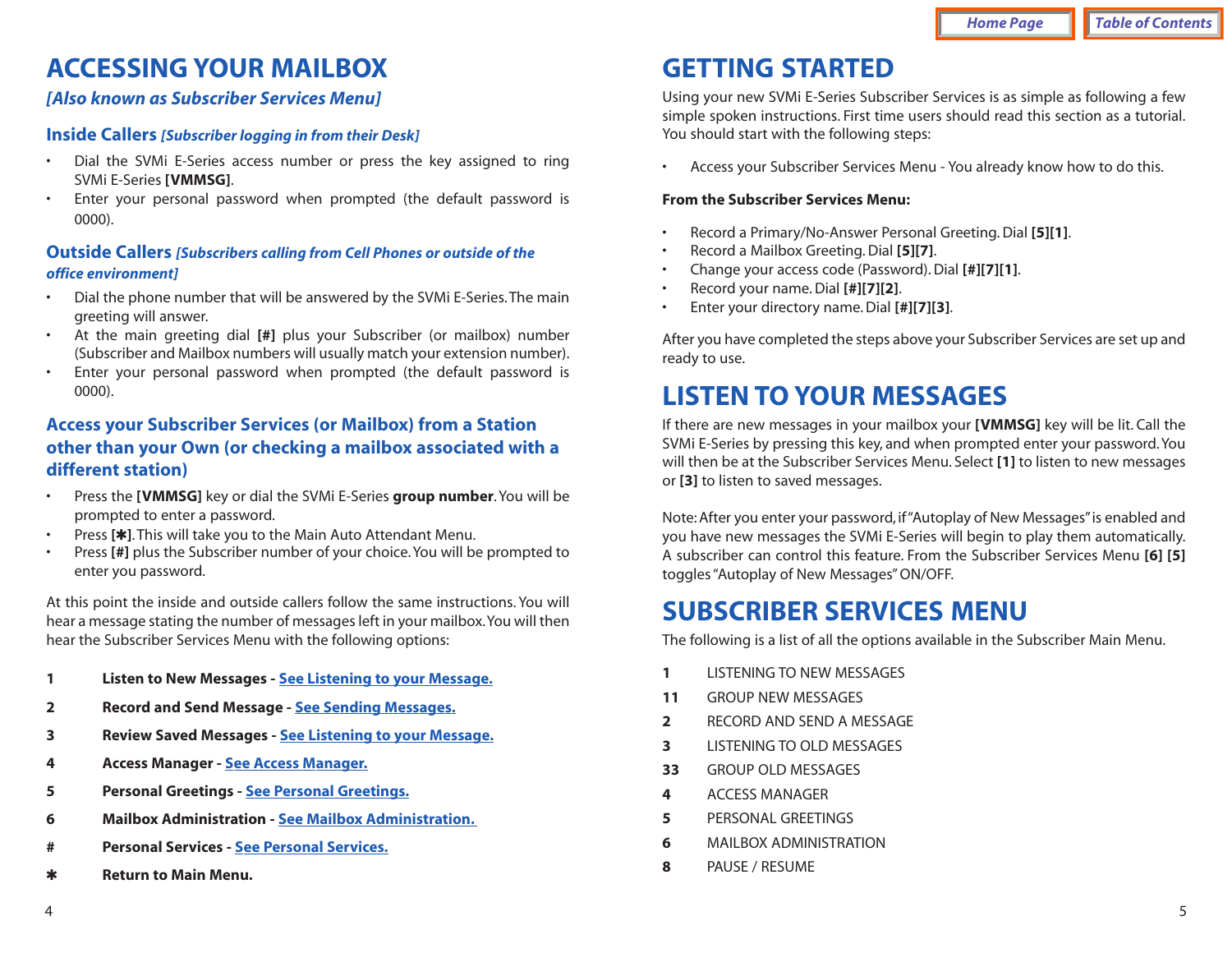- <span id="page-4-0"></span>**0** PLAY MENU OPTIONS
- 4 EXIT TO AUTO ATTENDANT
- **#** PERSONAL SERVICES

# <span id="page-4-1"></span>**1 or 3**

# **LISTENING TO OLD OR NEW MESSAGES**

- **<sup>1</sup>** Play / replay the message you just heard.
- **<sup>11</sup>** Play the previous message.
- **2** Save the message you just heard and listen to the next message.
- **3** Delete the message you just heard and listen to the next message.
- **<sup>4</sup>** Reply to the message.

This will allow you to leave a message in the mailbox of the sender (if the sender has a mailbox on this system).

- **5** Return the call directly to the telephone number that left the message. This will work for internal and external callers, but Caller ID service is needed to use this feature on an outside call.
- **55** Deliver a fax copy.

This will allow you to receive attached faxmail document(s). Faxmail documents can be delivered to any fax machine of your choice as long as out calling is authorized. You can also have faxmail messages automatically delivered to the fax machine of your choice.

**6** Forward the message and saves a copy.

The subscriber can be selected by dialing their mailbox number (nnn), using the directory service (#) or you may also add comments and leave it as a memo to yourself (##).

The Send and Copy Service (option 6) allows a user to send copies of a message to multiple recipients easily. A different introduction message may be left for each recipient.

- **7** Rewind the message 5 seconds.
- **<sup>77</sup>** Change playback volume of the recording.

There are two levels of volume during playback. Dialing this code will toggle between the two levels.

- **8** Pause or resume during message playback.
- **9** Fast forward the message 5 seconds.

**99** Change playback speed of the recording.

There are two levels of speed during playback. Dialing this code will toggle between the two speeds.

**0** Play options.

Pressing this key will play all the menu options available to you from this point.

- **00** Hear the time and date, and sender's information of the message you just heard. Sender information is not available on outside calls.
- **#** Move to the next message. This does not Save or Discard the current message - it is retained as new.
- **##** Scan. Plays first 7 seconds of a message then skips to next message. This is similar to the scan button on a radio. It will allow you to find a specific message quickly. To stop scanning press **[1]**.
- **\*** Cancel and return to previous menu.

# **11 or 33**

# **GROUP NEW OR OLD MESSAGES**

Messages can be grouped as either Reminders, press **[3]** or Messages from a specific sender, press **[9]**.

Additionally you can press **[#]** and hear a summary of your mailbox contents:

- a) Number of messages
- b) Number of reminders
- c) Number of urgent messages
- d) Number of messages needing a callback
- e) Number of private messages
- f) Number of fax messages



# **RECORD AND SEND A MESSAGE**

This option is used to send a message to another subscriber.The steps are simple:

a) Enter the recipient's mailbox number, or if this is not known enter **[#]** to use the system directory.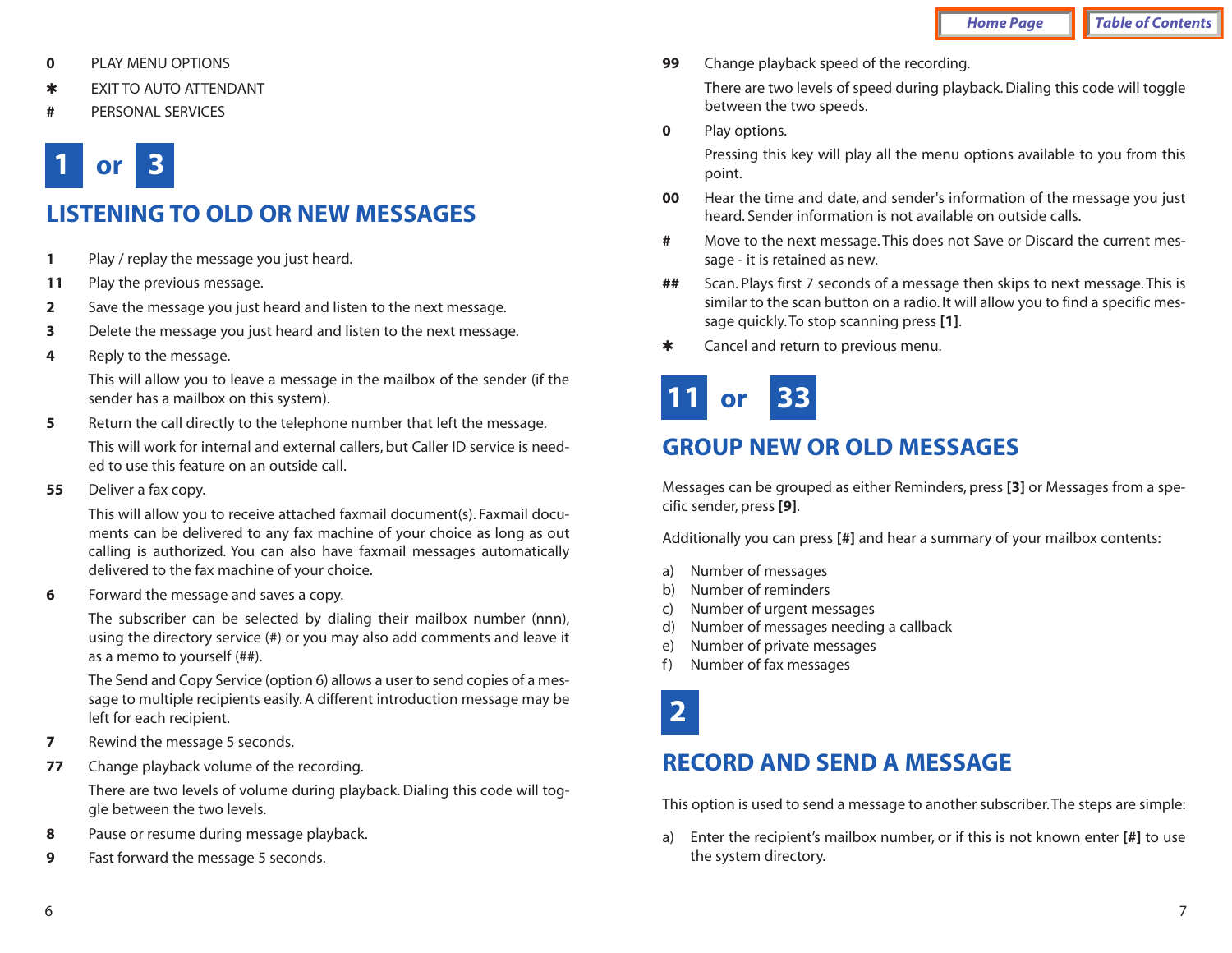- <span id="page-5-0"></span>b) Record your message at the tone. After recording the message, you will hear the Send Menu with the following functions:
	- **1** Review
	- **2** Continue Recording
	- **3** Discard and Re-Record
	- **<sup>4</sup>** Set Message Attributes (Delivery Options)
	- **5** Schedule Future Delivery
	- **6** Save and Send then Send a Copy to Someone Else
	- **#** Save and Send the Recording

### <span id="page-5-1"></span>**Setting Message Attributes**

If after recording a message you select **[4]** you can set up any combination of the following delivery options:

- **<sup>1</sup>** Urgent Delivery
- **2** Return Receipt Requested
- **3** Request a Call Back
- **<sup>4</sup>** Private Delivery
- **5** Reply Required
- 4 Exit

### **Scheduling Future Delivery**

If after recording a message you select **[5]** to schedule future delivery, you will be able to set message attributes and set this message as:

- **#** Immediate Delivery
- **1** Next Few Hours
- **2** End of Current Business Day (based on your Availability Schedule)
- **3** Beginning of Next Business Day (based on your Availability Schedule)
- **<sup>4</sup>** A Coming Day of the Week
- **5** Specific Day / Time
- 4 Exit

# **4**

# **ACCESS MANAGER**

The Access Manager allows the subscriber to set a number of options for when, where and how, and/or if the SVMi E-Series contacts you when a caller dials your extension number. All of the options are toggled on/off based on their current status when you access them.

**Note: ALL** Access Manager options **MUST** be individually allowed by the System Administrator for each Subscriber. They are:

#### **1 Follow Me**

Allows the subscriber to enter an alternate location and set how long the new destination (Designated Location) will be active. This number may be an internal or external number. This is useful if you are frequently traveling or changing the number where you can be reached.

When Follow Me is activated, the transfer will be supervised and confirmed. This means that if the call is not answered or if rejected by the Subscriber at the designated location it will be recalled to the Subscriber's mailbox.

#### **3 Call Blocking**

When this feature is active, callers will not be transferred to your extension, they will hear your 'blocked' greeting (if recorded) and will go directly to your mailbox if they do not select any or are not offered any other options.

#### **4 Call Forwarding**

Unlike Follow Me where the subscriber wants to take their calls at an alternate location this feature allows the subscriber to pass control of his calls to another Subscriber. The "Forwarded To" Subscriber will now be in control of the caller and the caller will NOT return to originating Subscriber's Mailbox. If the "Forwarded To" Subscriber does not answer the caller it will now follow what ever the "Forwarded To" Subscriber has set up for their call conditions. The Caller will hear "Forwarding to""{Subscriber Name}" before actually being forwarded.

#### **5 Call Screening**

If this is turned on, the caller will be asked their name and the SVMi E-Series will play this name to you before the transfer, giving you an option to accept or reject the call.

#### **6 Find Me**

Find Me, when enabled, will attempt to locate the subscriber by calling a list of preprogrammed phone numbers. The stored phone numbers are entered in 'Personal Services' **[#][2]** (if allowed by the Administrator). The stored telephone number list can contain up to 9 preprogrammed telephone numbers. The Find Me feature only use the first five.

#### **7 Night Intercept**

This feature is dependent on your weekly availability schedule, which is entered in 'Personal Services' **[#][3]** (if allowed by the Administrator). When Night Intercept is active the SVMi E-Series will first ring your extension 0 then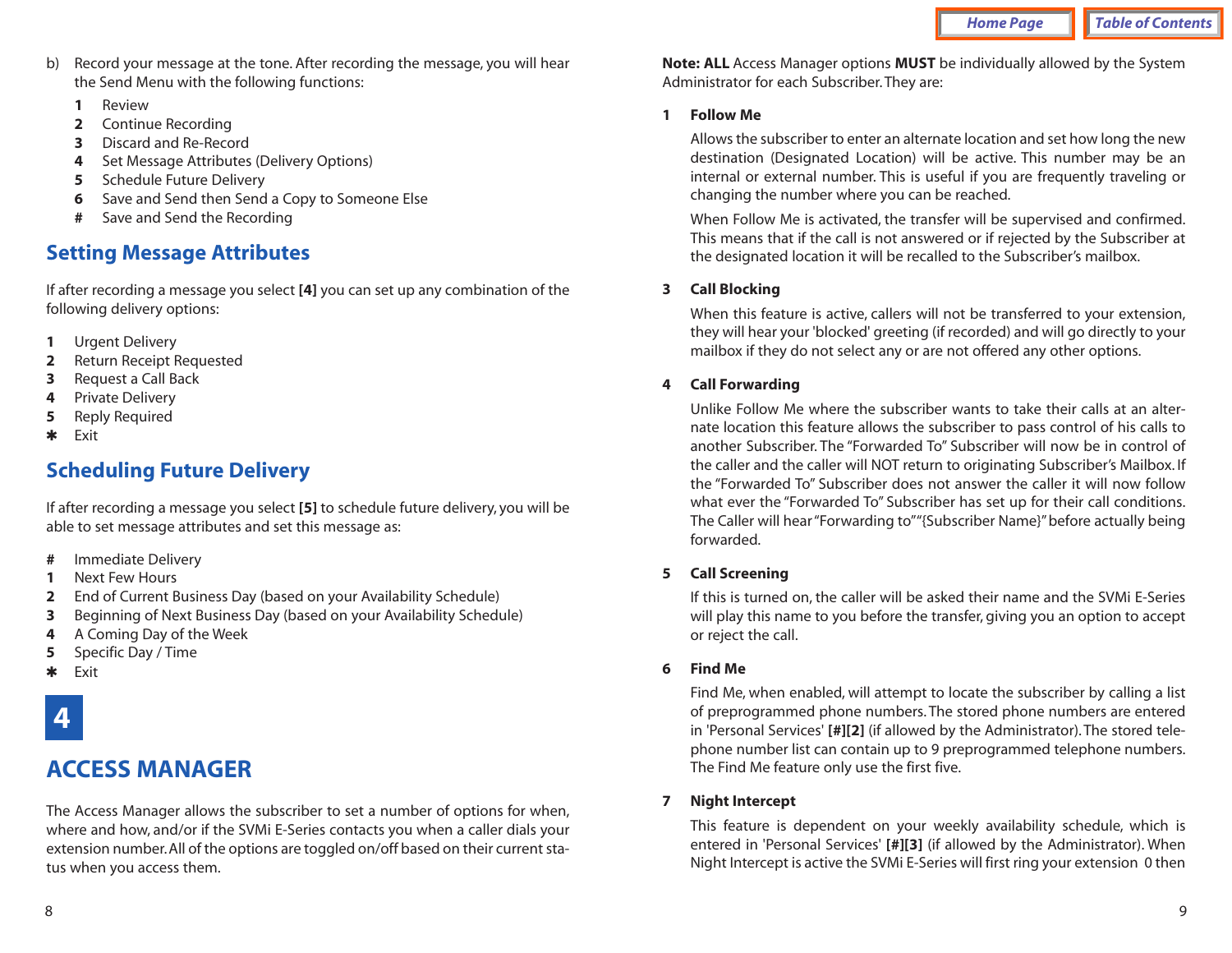play your primary, No Answer greeting during the day (when you are available) and will NOT ring your extension but simply play your Night greeting during the night (when you are not available).

**Note:** This does NOT use the Day and Night schedules of the phone system. It is solely controlled by the Subscriber's Availability Schedule.

- <span id="page-6-0"></span>**8 Pause / Resume**
- **Exit from Access Manager**
- **0 Play All Options**
- **# Play Access Coverage**

This feature is useful for finding out how you current access settings are set. It will also tell you what greetings will play under each of the call conditions you have setup.

# **5**

### **PERSONAL GREETINGS**

The options available in this menu will be determined by your System Administrator, and not all of them may be available to you. In the simplest systems, only a mailbox greeting will be available, additional greetings may be accessible in more complex systems.

Your Personal Greeting will be played every time someone dials your extension and you do not answer.

You may record up to 9 Personal Greetings, and you may assign any one of them to be active. There are several different 'Call Coverage' conditions to which you may assign any of your 9 greetings. The Call Coverage Conditions are: No-Answer, Busy, and Do Not Disturb (or Forwarded All). This will allow different greetings to play depending on the type of call forward that you have set, or the condition of your telephone.

The Call Coverage conditions that you can assign specific greetings to are selected by the following digits:

#### **<sup>1</sup> Primary/No Answer Greeting**

Used when in your office, away from your desk or during the time period you are scheduled available. If this is the only Personal Greeting you record, it will play for all call coverage conditions.

This option is available only if the Administrator has assigned you the 'Basic Greeting' feature.

Example:"Hi this is John Smith. I'm sorry I am not available to answer your call. If someone else can help you, please enter the extension number now. Or, to leave me a message, press 1."

#### **2 Busy Greeting**

Played to a caller when you are already talking to someone on your extension or the telephone at your Designated Location.

This option is available only if the Administrator has assigned you the 'Busy Greeting' feature.

Example:"Hi, this is John Smith. I'm on another line right now. If someone else can help you, please enter the extension number now. Or, to leave a message, press 1."

#### **3 Call Blocking Greeting**

Used while Call Blocking is enabled in your Access Manager or if your phone is forwarded ALL or DND.

This option is available only if the Administrator has assigned you the 'Call Blocking' feature.

Example: "Hi, this is John Smith. Sorry I missed your call, but I'm going to be out of the office for the next few hours. If someone else can help you, please enter the extension number now. Or, to leave me a message, press 1."

#### **4 Night Greeting**

Used during the time period you are scheduled UNAVAILABLE, usually after business hours during the evening and at night.

This option is available only if the Administrator has assigned you the 'Scheduling' feature.

Example:"Hi, this is John Smith. I've left the office for the evening. If you would like to try someone else, please enter the extension number now. Or, to leave me a message, press 1."

#### **5 Call Screening Greeting**

Used while Call Screening is enabled, and you REJECT a caller after listening to the caller's record name.

This option is available only if the Administrator has assigned you the 'Call Screening' feature.

Example:"Hi, this is John Smith. I'm sorry, but I am not available to speak with you at this time. If someone else can help you, please enter the extension number now. Or, to leave me a message, press 1."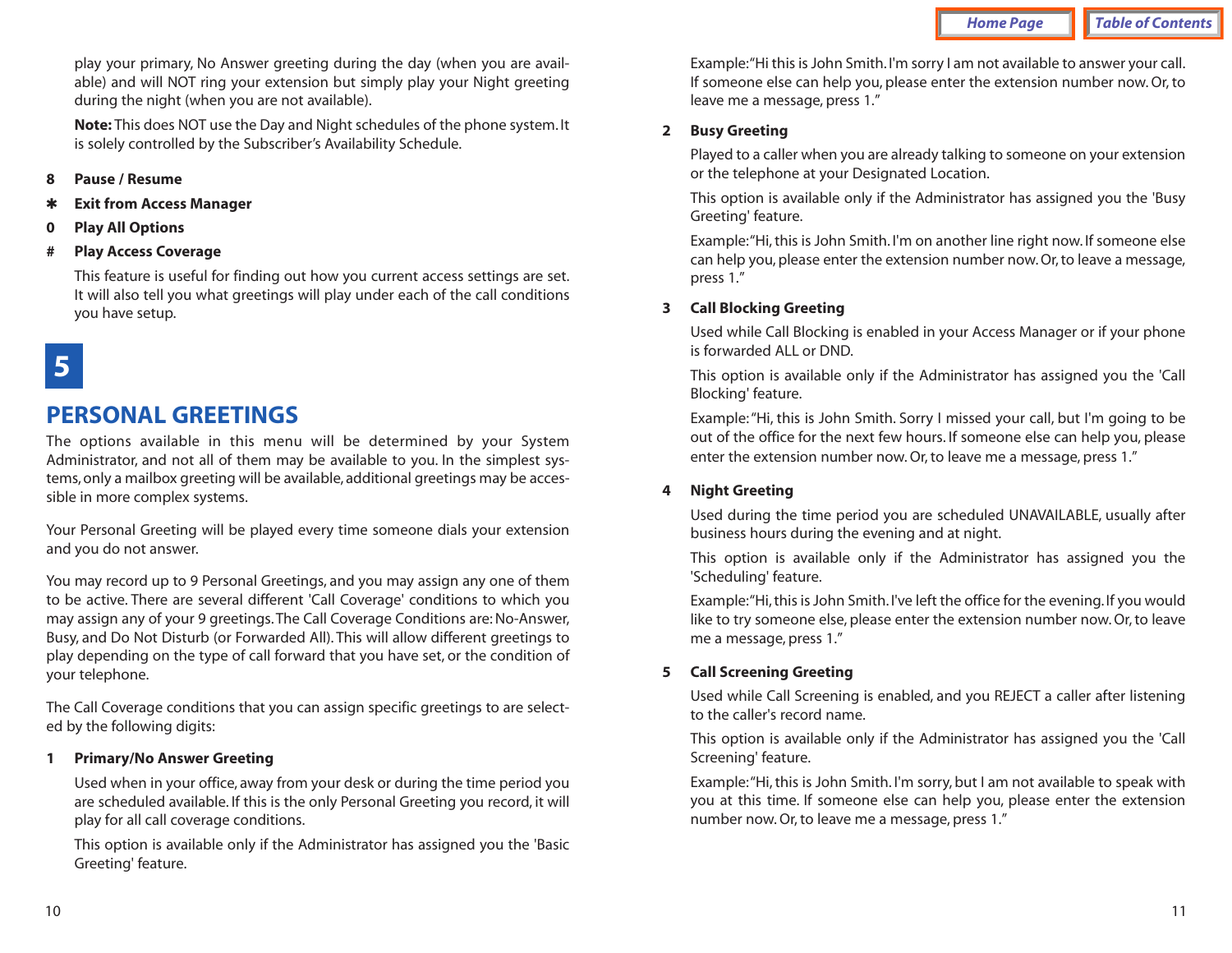#### **6 Edit Personal Greetings**

You may also edit/record each one of the greetings (1-9) at any time.

Select a greeting number to edit and follow the instructions to record your greeting. When you are done recording your greeting, you will be able to listen to the greeting you recorded, save the greeting you recorded and return to the previous menu, record the greeting again, or exit without saving the greeting.

<span id="page-7-0"></span>Note: If you record only the greeting assigned to the No-Answer Call Coverage Condition, then that greeting will play to callers for all Call Coverage Conditions (No-Answer, Busy, Blocked, Night, and Rejected Caller). In this case, the salutation part of the greeting should be very general.

#### **7 Edit Mailbox Greeting**

Used whenever a caller reaches your mailbox or if you have not recorded any of the Call Coverage greetings.The way a caller is transferred to your mailbox greeting directly, is by another subscriber transferring the caller to your mailbox using the VT (VoiceMail Transfer) key.

This option is available only if the Administrator has assigned you the 'Mailbox Greeting Option' feature.

Example: "Hi, this is John Smith. Please leave me a message, I will call you as soon as I can."

Note: This greeting will only play if none of the 5 personal greetings has played to the caller. A common usage for this Greeting is when another Subscriber is talking with a caller and uses the VT key on their phone to transfer the caller directly to your Mailbox.

# **6**

# **MAILBOX ADMINISTRATION**

The Mailbox Administration menu is used to turn on and off your pager notification, message alert options and other message control features.

#### **1 Message Alert**

When this function is activated, the SVMi E-Series will call any outside or inside telephone number, after each message is left in your voice mailbox.

To hear your message at the remote location when the SVMi E-Series calls you, after you pick up the telephone and answer you will be instructed that there is a message and to enter your password. Simply enter your password and you will now be logged in.

#### **Setting Up Message Alert:**

- From the Subscriber Services Menu press **[6]** for Mailbox Administration.
- Press [1] for Message Alert.
- There are 4 options available to you:

Press **[1]** to toggle message alert on and off.

Press **[2]** to set the schedule when you would like to be notified.

Press **[3]** to be notified on urgent messages only.

Press **[4]** to set the destination phone number.

#### **2 Pager Notification**

When this function is activated, the SVMi E-Series will call your beeper service and notify you after each message is left in your voice mailbox.

- From the Subscriber Services Menu press **[6]** for Mailbox Administration.
- Press [2] for pager notification.
- There are 4 options available to you:

Press **[1]** to toggle pager notification on and off.

Press **[2]** to set the schedule when you would like to be paged.

Press **[3]** to be notified on urgent messages only.

Press **[4]** to set the pager phone number.

#### **3 Undelete**

When this function is activated, the SVMi E-Series will allow you to undelete any messages that you have recently deleted (up to the programmed Daily Maintenance Time, which is set to 3 a.m. by Default the following morning).

- From the Subscriber Services Menu press **[6]** for Mailbox Administration.
- Press **[3]** for Deleted Messages.

Deleted voice mail messages are temporarily stored in memory until 3 a.m. the following day. Select this option to recover ("undelete") previously deleted messages, during this period of time.

#### **4 Undelivered Retrieval**

When this function is activated, the SVMi E-Series will allow you to recall any messages you have sent that have NOT yet been picked up by the recipient.

- From the Subscriber Services Menu press **[6]** for Mailbox Administration.
- Press [4] for Undelivered Messages.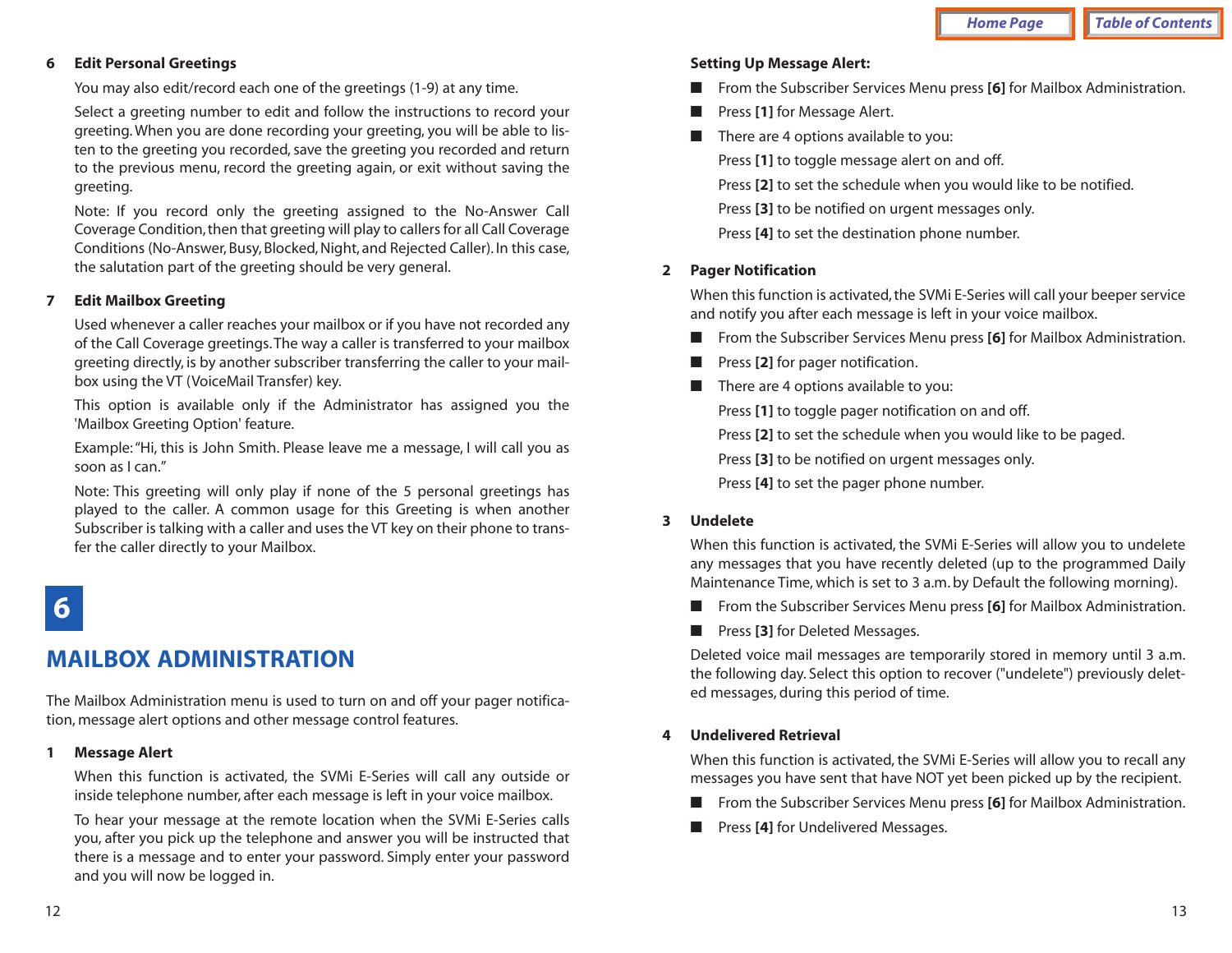<span id="page-8-1"></span>This useful feature will allow you to cancel any messages that have NOT yet been picked up by the recipient.

#### <span id="page-8-0"></span>**5 Auto Play New Messages**

If this option is enabled, after you enter your password correctly any new messages will immediately begin to play.To enable (or if already enabled toggle and disable) this feature:

- From the Subscriber Services Menu press **[6]** for Mailbox Administration.
- Press [**5**] to Set Auto Play of New Messages.

#### **6 Auto Play Message Information**

If this option is enabled, the date, time and sender's name will be played automatically before each message. If this is disabled, the information must be requested manually by pressing '00'. To enable (or if already enabled toggle and disable) this feature:

- From the Subscriber Services Menu press **[6]** for Mailbox Administration.
- Press [6] to Set Auto Play of Message Information.

# **9**

### **MESSAGE BROADCAST**

This option will only be available if it has been allowed by the System Administrator.

#### **Broadcast to All Mailboxes**

If you have been designated as a Subscriber Administrator, you may send a message to ALL mailboxes in the system.

- From the Subscriber Services Menu press [6] for Mailbox Administration.
- Press [**9**] for Broadcast Messages.

This option will only be available if your mailbox has been assigned Subscriber Administration privileges.



### **PERSONAL SERVICES**

The Personal Administration Menu is used to set your password and record your name. Many of these features must be allowed by the System Administrator.

#### **1 Workload Management**

Allows you to access to all reminders, both Active and Pending. If authorized you can group your reminders as Commitments, Follow-Ups or Tasks for better organization. The system will flag each reminder as Active or Pending (pending means scheduled for future delivery).

#### **2 Stored Numbers**

Allows you to enter up to 9 stored phone numbers. The first five of these are used in the 'Find Me' feature, but any of them (1-9) can be easily dialed using only one digit followed by the pound key, to be used by many other features from within your subscriber space. (ie: "Follow Me, "Message Alert", "Pager Alert", and "Direct Call").

#### **3 Schedule Availability**

Allows you to enter a weekly availability schedule for use with Night Personal Greeting and the Auto Night Intercept feature. Follow the spoken directions to enter the days of the week and times you are generally available to talk to your callers. All other times you will be considered unavailable.

#### **5 Place a Direct Call**

Allows you to place a direct call out of the SVMi E-Series from anywhere. You may either dial the number or dial a single digit 1-5 that corresponds to a stored number (See Personal Services, 2 - Stored Numbers). This feature must be authorized by the System Administrator and can be limited or opened to internal, local, and long distance calls.

#### **7 Personal Administration**

[This area is used during the initial set up of your Subscriber Settings \(see next](#page-9-0) section).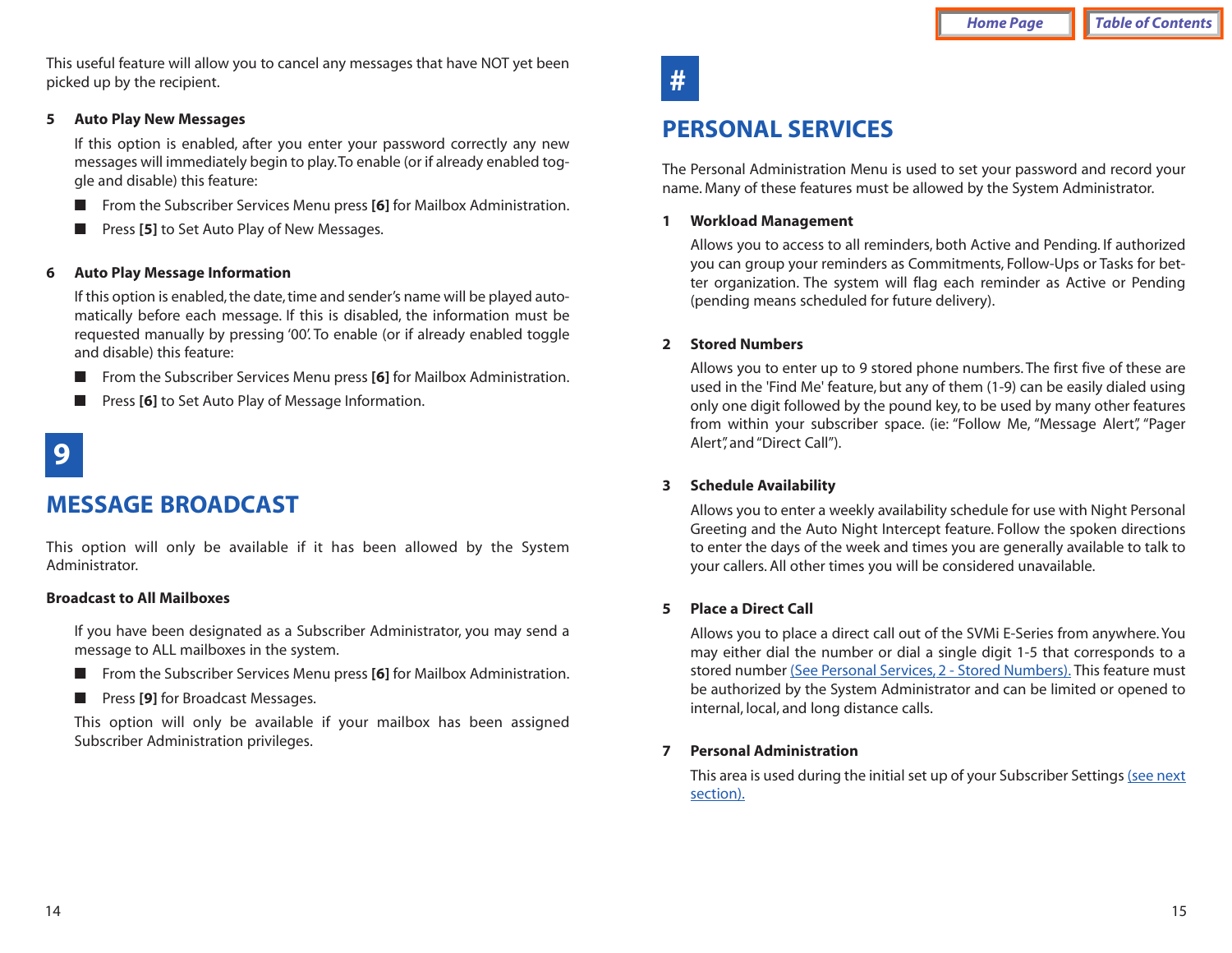# <span id="page-9-1"></span><span id="page-9-0"></span>**PERSONAL ADMINISTRATION SETTINGS**

This menu allows you to make changes to basic setup settings, that are rarely changed. Use these when you initially set up your personal Subscriber settings. You probably will not need to change them after that.

#### **<sup>1</sup> Setting your Password**

- <span id="page-9-2"></span>■ From the Subscriber Services Menu press **[#][7][1]**.
- The current password will be played and you will have the chance to change it.

#### **2 Recording your Name**

Use this option to record your name. Your recorded name is played in several different situations. It is important to record your name for proper operation of the SVMi E-Series system.

- From the Subscriber Services Menu press **[#][7][2]**.
- The current name will be played and you will have the chance to change it.

Note: It is possible that if you do not record your name and/or enter your Directory Name (described below), you will not be included in the Dial by Name Directory.

#### **3 Entering your Directory Name**

Use this option to enter your Directory Name.Your Directory Name is used by callers to find you if they do not know your extension number.

- From the Subscriber Services Menu press **[#][7][3]**.
- The current Directory Name will be played as a string of digits that are equal to your name spelled out on your telephone keypad. Follow the instructions to enter a new name.You will be prompted to enter your last name and then your first name.

This must be done in order for the directory feature to work correctly.

Note: It is possible that if you do not record your name (described above) and/or enter your Directory Name, you will not be included in the Dial by Name Directory.

#### **4 Extended Prompting**

Use this option to drastically reduce the number of prompts played in the subscriber interface (mailbox prompts). Change this setting only if you are very familiar with the user operation of the SVMi E-Series.

Note: Remember if you know what digits to press, you can enter them at any time you do not have to wait to be prompted. This feature can be toggled on/off at anytime. Also if it is off you will be prompted within each subscriber menu to press zero for more options. This enables you to still be able to find out what to do if you were to get lost and extended prompting was disabled.

## **KEYSET USER FEATURES**

The following options are available if you have a display keyset.They require setup by the System Administrator.

### **Message Waiting Lights**

When new messages are left in your mailbox, the voice mail message light on your keyset will flash. Press this flashing key **[VMMSG]** and follow the prompts to retrieve messages.This key may be pressed at any time to log into your Subscriber Main Menu.

### **Answer Machine Emulation**

If you have an Answer Machine Emulation key programmed on your keyset, you can use it to monitor calls going to your voice mail, and optionally answer them. The operation of this feature is similar to screening a call on a home answering machine.

Your keyset must be set to forward on no answer to voice mail. After ringing your station the caller will be connected to your voice mail and hear your personal greeting before leaving a message. During this time you will be monitoring the connection between the caller and your voice mail box. At this time you will only be monitoring the call, you can not talk to the other party until you answer. You may pick up the call at any time or ignore it.

To activate this feature press the **AME** button. The associated indicator will be lit steady. Press again to turn off. If this key is pressed while a station is ringing (during forward no answer), the feature will be turned on for the current call only.

While the caller is leaving a message or ringing you may:

- Press [#] to immediately put the caller in your voice mailbox and monitor it.
- Press [**\***] to immediately disconnect your station. The caller continues to leave a message normally.
- Pick up the handset and monitor privately.
- Press **ANS / RLS** to answer the call (using the handset or speaker).